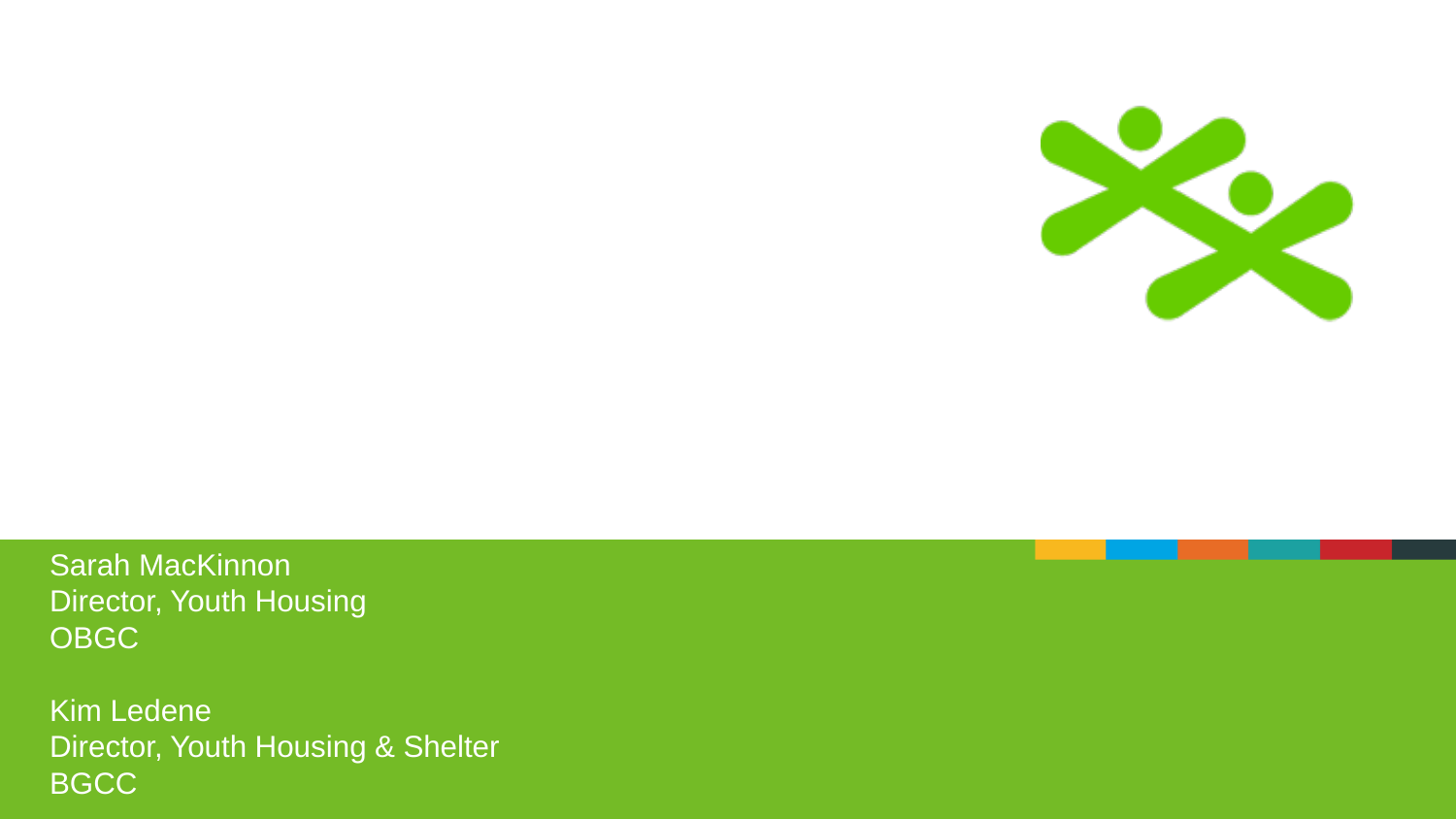# **WHAT WOULD IT TAKE TO become a Family and Natural Supports focused shelter?**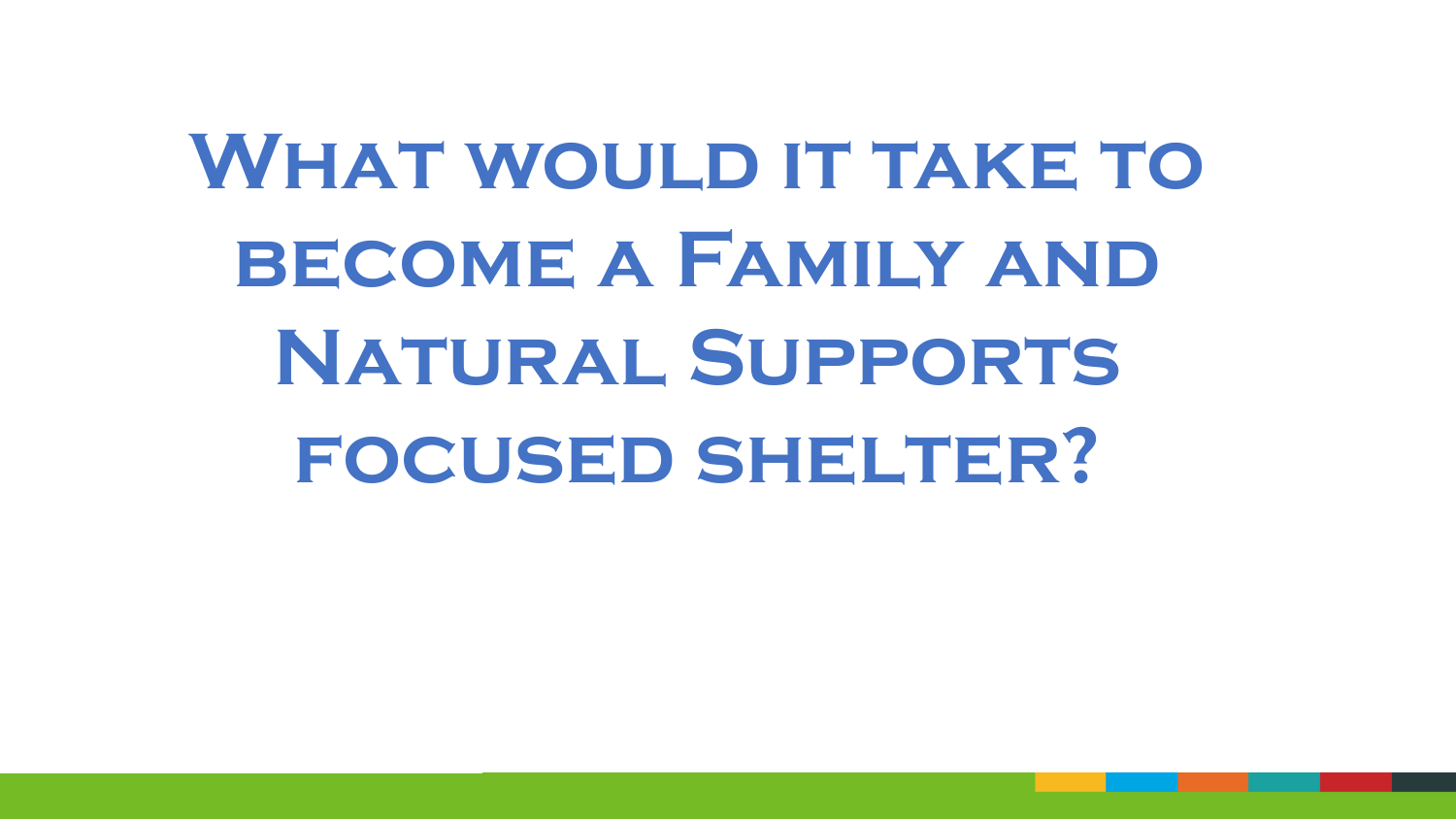## **Guiding Principles**

- **Connection First**
- **Youth voice, choice & self determination**
- **Positive youth development & wellness orientation**
- **Individualized, client driven supports with no time limits**
- **Social Inclusion & community integration**
- **Valuing Families & Natural Supports**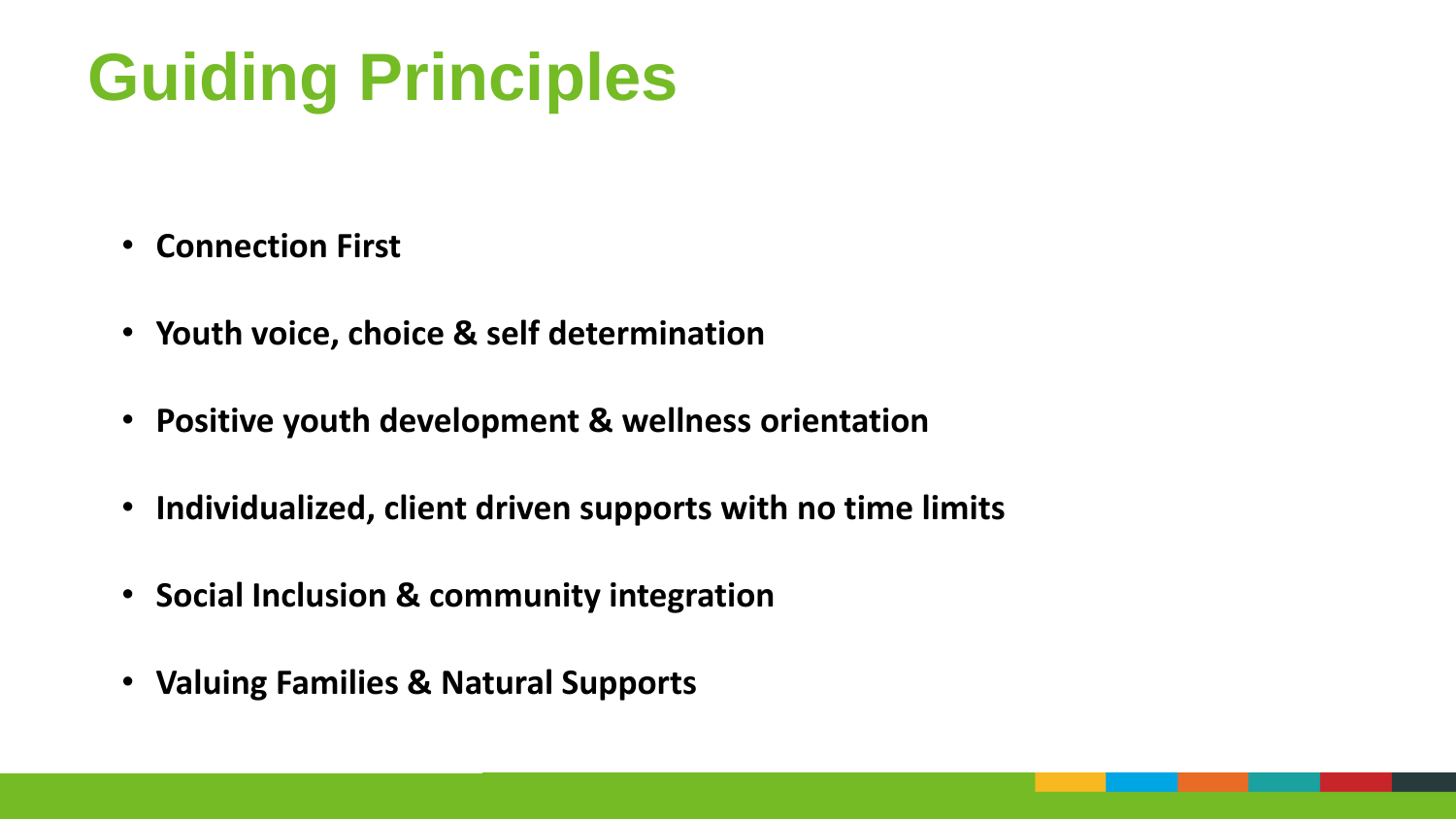### **Impact - YYC**

#### *Implementing FNS approach as shelter diversion July-September 2018*



31

youth and their families served through diversion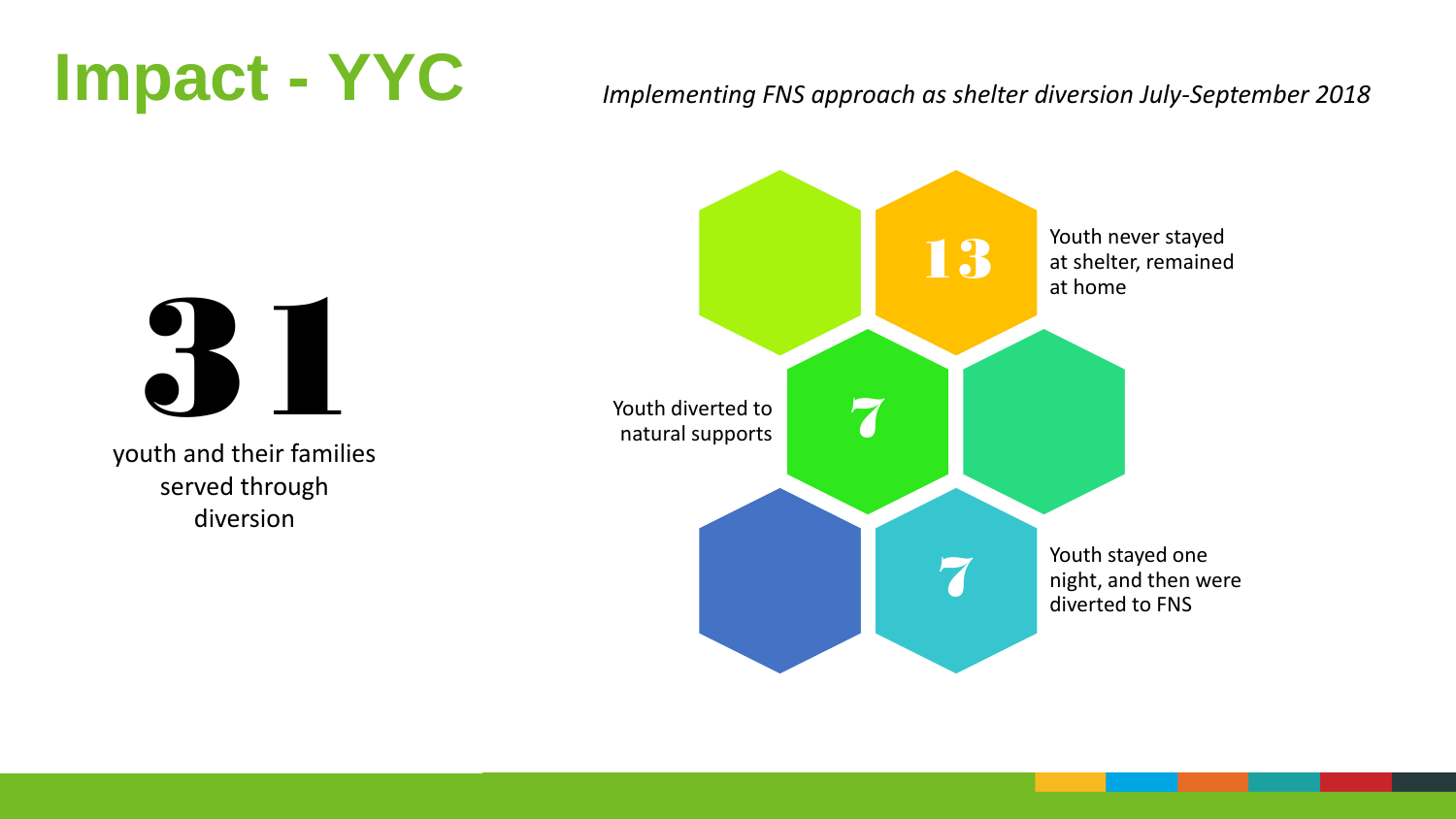#### **Impact - YLW**

#### *Implementing FNS approach as shelter diversion January-October 2018*





youth and their families served through diversion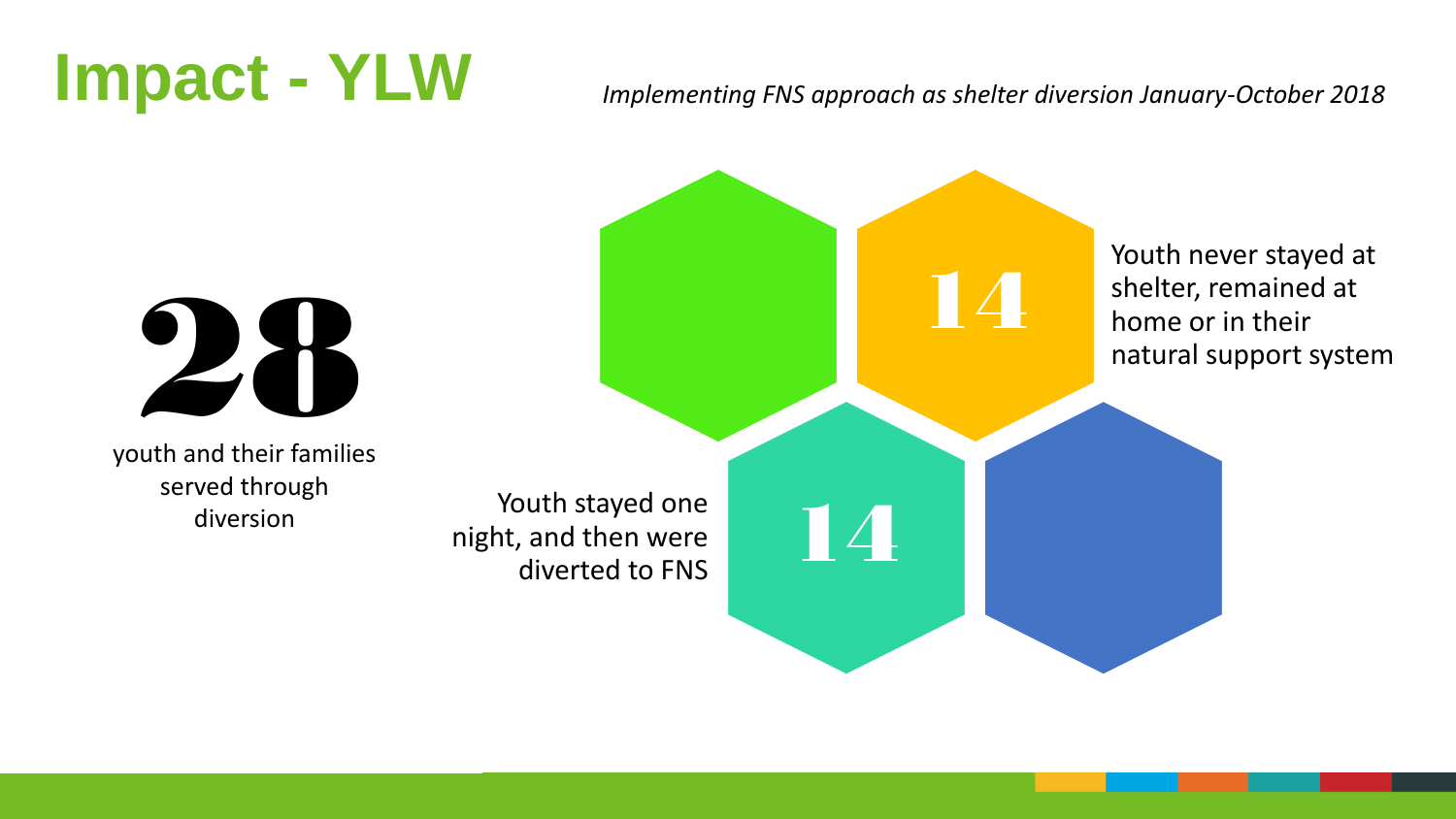### **Early Learnings**



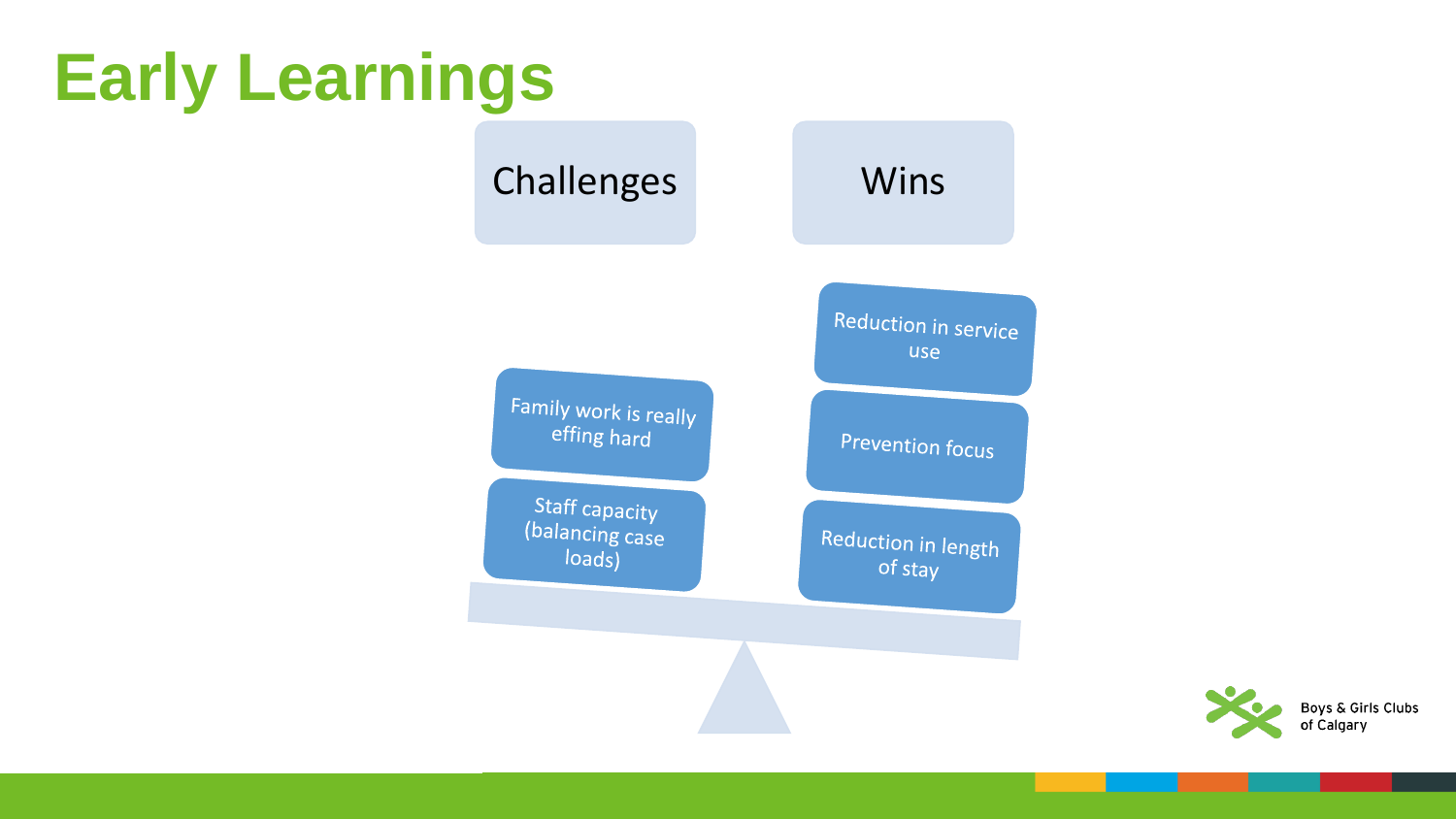#### **The F word (FNS work is really effing hard)**



#### Giving up being the saviour (you're not the solution anymore)